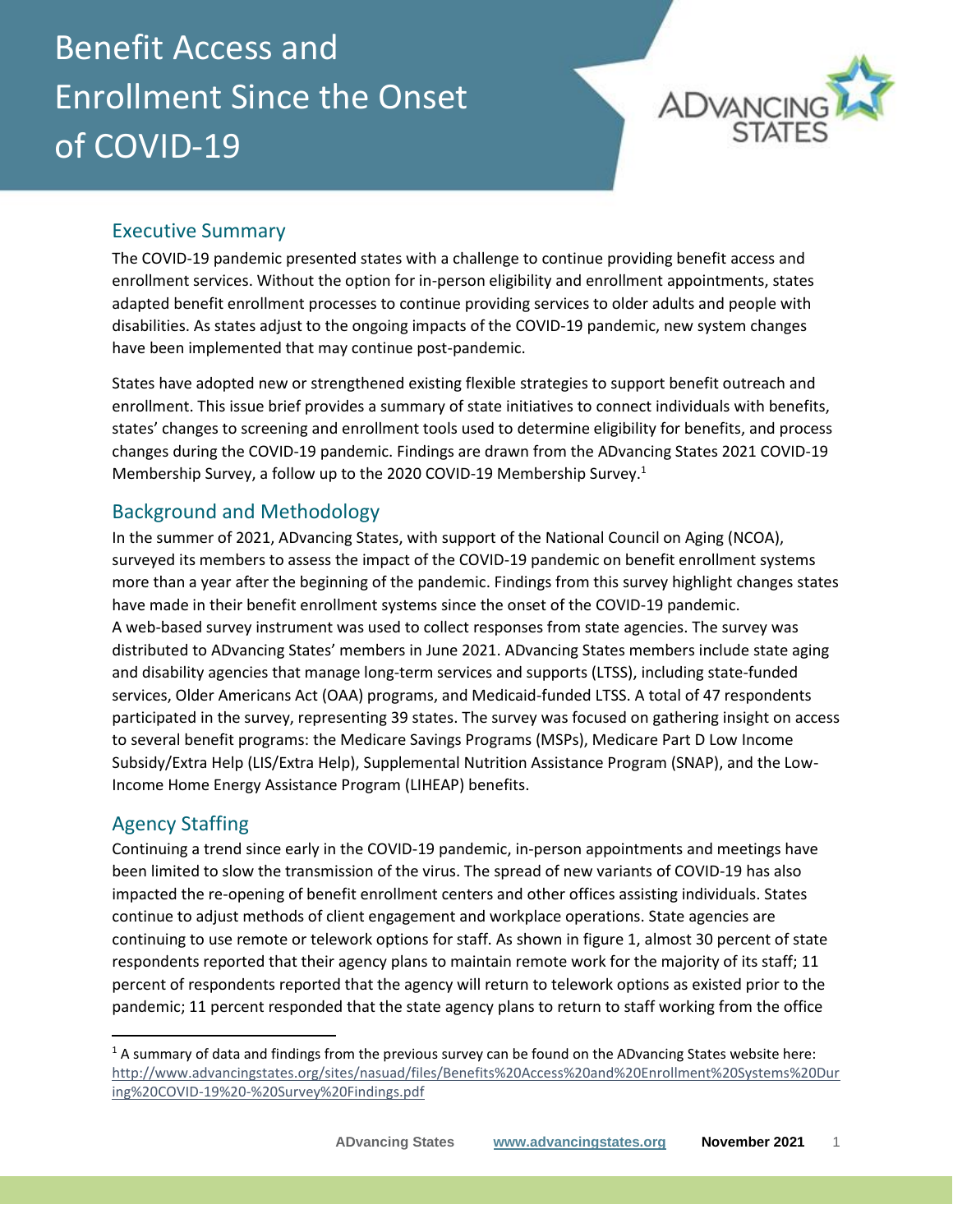

as prior to COVID; 4 percent stated that some staff will continue to work remotely; and 44 percent of respondents had other expectations for remote work and telework as pandemic restrictions ease. The most common responses about other expectations for work included the introduction of hybrid models for remote and telework or that plans for working post-pandemic were still in development.



#### *Figure 1*

#### Application Access Initiatives

Along with providing flexibility for staff, state agencies have participated in benefit application assistance initiatives to ease access to benefits for vulnerable individuals. Respondents described using promising practices to assist individuals in applying for MSPs, LIS/Extra Help, SNAP, and LIHEAP benefits as shown in Figure 2. The most utilized initiative reported by around 95 percent of respondents was phone assistance. Virtual benefits counseling followed at 65 percent. Thirty-five percent of respondents provided Internet access to submit applications and partnered with community-based organizations to hand deliver applications to households, such as through Meals on Wheels. Sixteen percent of respondents reported state agency staff or volunteers hand delivered applications and 13 percent provided text messaging assistance.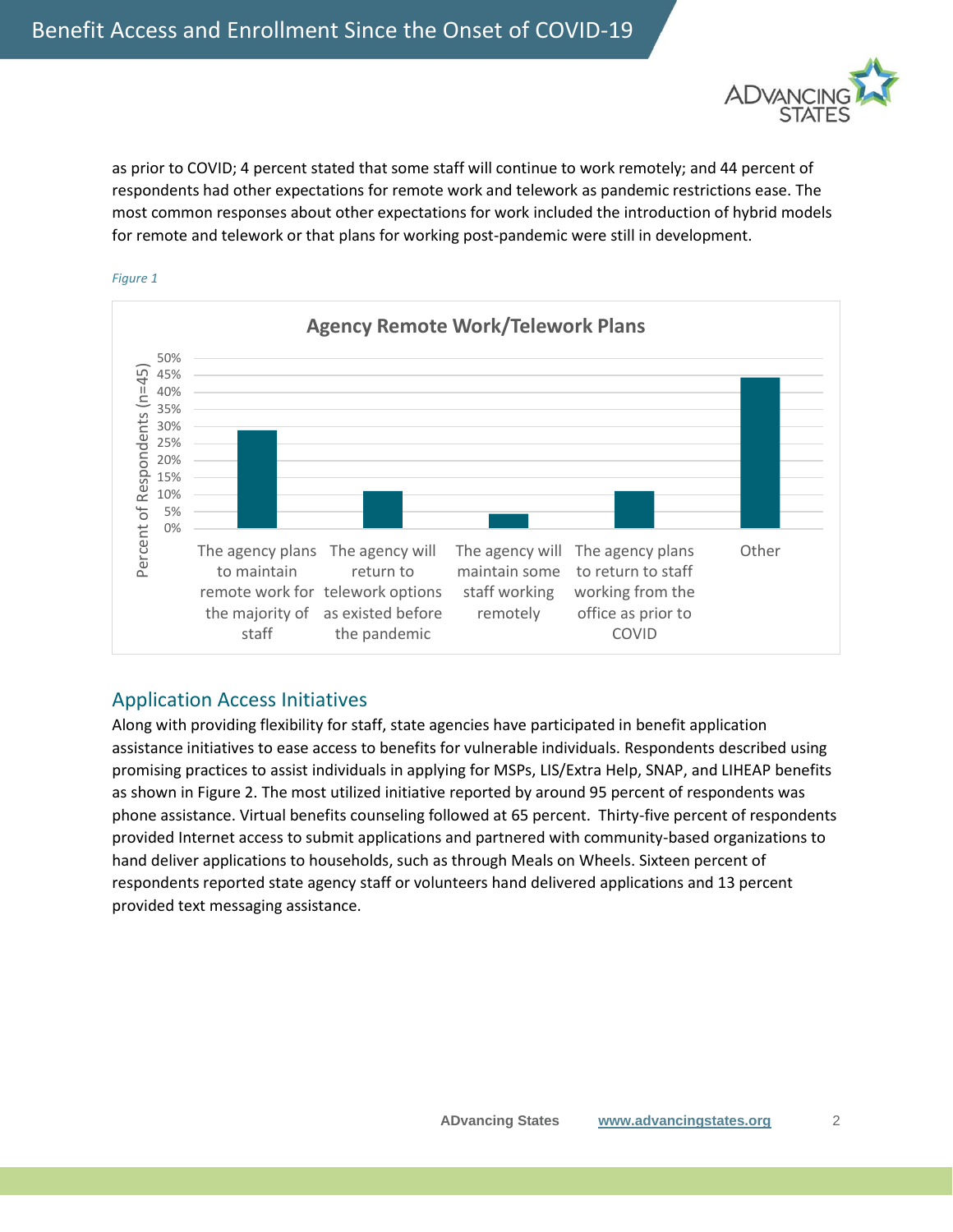



*Figure 2*

Respondents provided comments on promising practices used in their assistance initiatives. For example, one state shared that for the SNAP program, "efforts included implementing administrative flexibilities approved by the USDA Food and Nutrition Service (FNS) such as waiving interview requirements for applicants that provided the necessary verification with their application and allowing flexibility to more easily accept telephonic or electronic signatures." Some states had processes in place before the onset of the COVID-19 pandemic. One state responded that electronic processes for benefit programs were established prior to the pandemic but found an increase in phone communication in lieu of home visits. The increased use of remote and virtual options to provide assistance to vulnerable populations may be a long-term change in benefit access and enrollment.

## Screening and Enrollment Tools

States utilized remote options for screening and enrollment tools to determine eligibility for benefits programs. Survey respondents shared that many of these screening and enrollment tools were in place before the COVID-19 pandemic, but processes may have changed during the public health emergency. Eighty-seven percent of state respondents reported using online applications to facilitate benefit access and enrollment, as shown in Figure 3. Following online applications, 84 percent of respondent agencies are using paper applications, 68 percent are using telephonic applications, and 54 percent are using a statewide web portal used to screen for one or more benefit programs. States also shared responses regarding the changes in processes for screening and enrollment tools in the 2020 survey. For the SNAP program one state shared that waivers from the USDA allowed the facilitation of program eligibility through remote processes, extended recertification periods, and periodic reporting.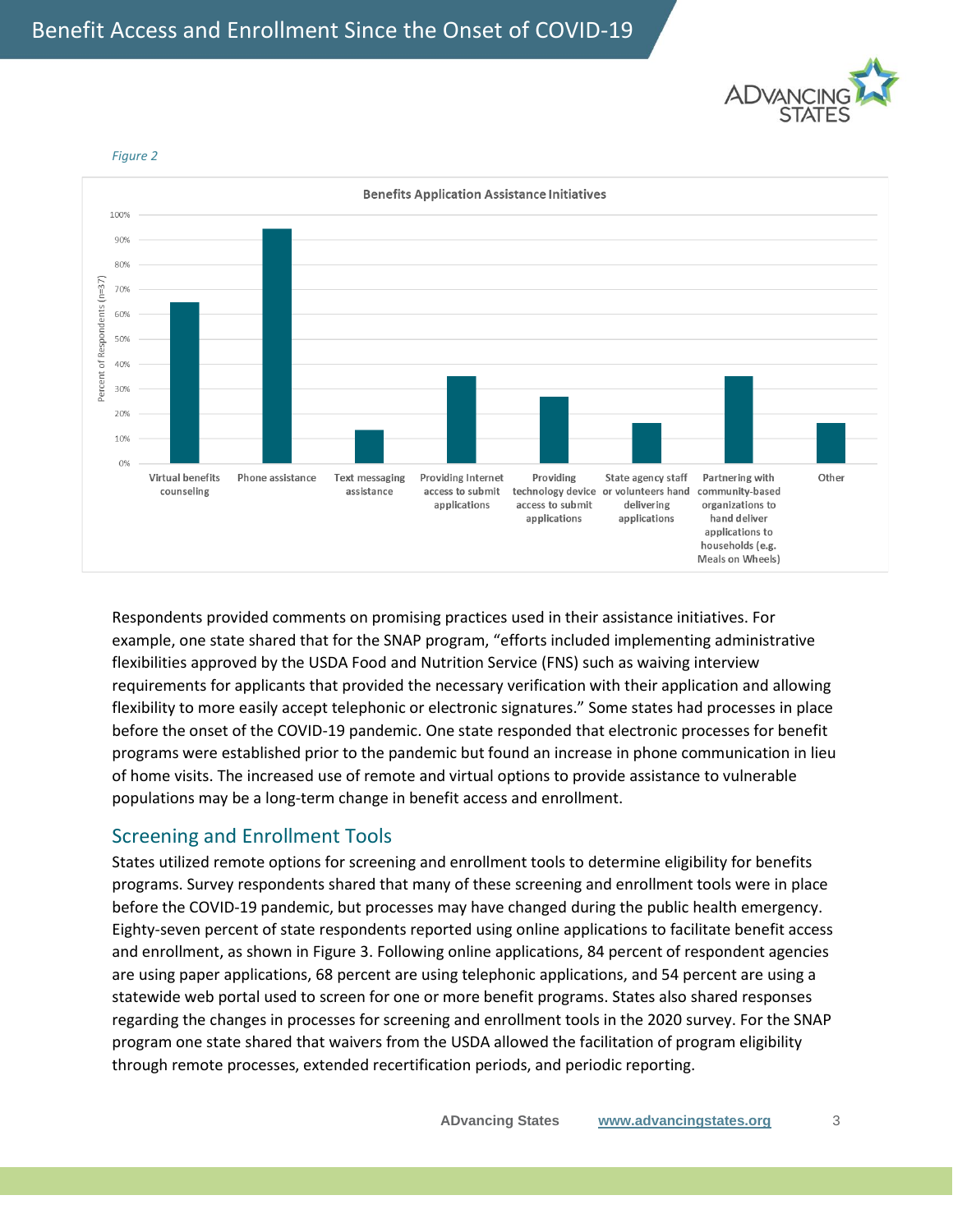



*Figure 3*

#### Eligibility and Enrollment Processes

Along with the changes in screening and enrollment tools, states also relied on using flexibility in eligibility and enrollment processes. The most implemented process change was extending recertification periods for the core benefit programs, as indicated by 75 percent of survey respondents (figure 4). Sixty-nine percent of respondents are using remote application screening and processing; 61 percent are utilizing application and supporting document modifications such as self-attestation, web signatures, and waiving interview requirements; and 58 percent of respondents are using remote enrollment processes. Less than half of respondents indicated the use of automatic recertification for certain benefits at 41 percent and only 14 percent of respondents are using automatic certification for benefits. One respondent stated its State Health Insurance Assistance Program (SHIP) provides remote screening and enrollment through its Division of Aging Call Center. Another state's SHIP program conducted drive-through counseling and enrollment statewide during Medicare Open Enrollment.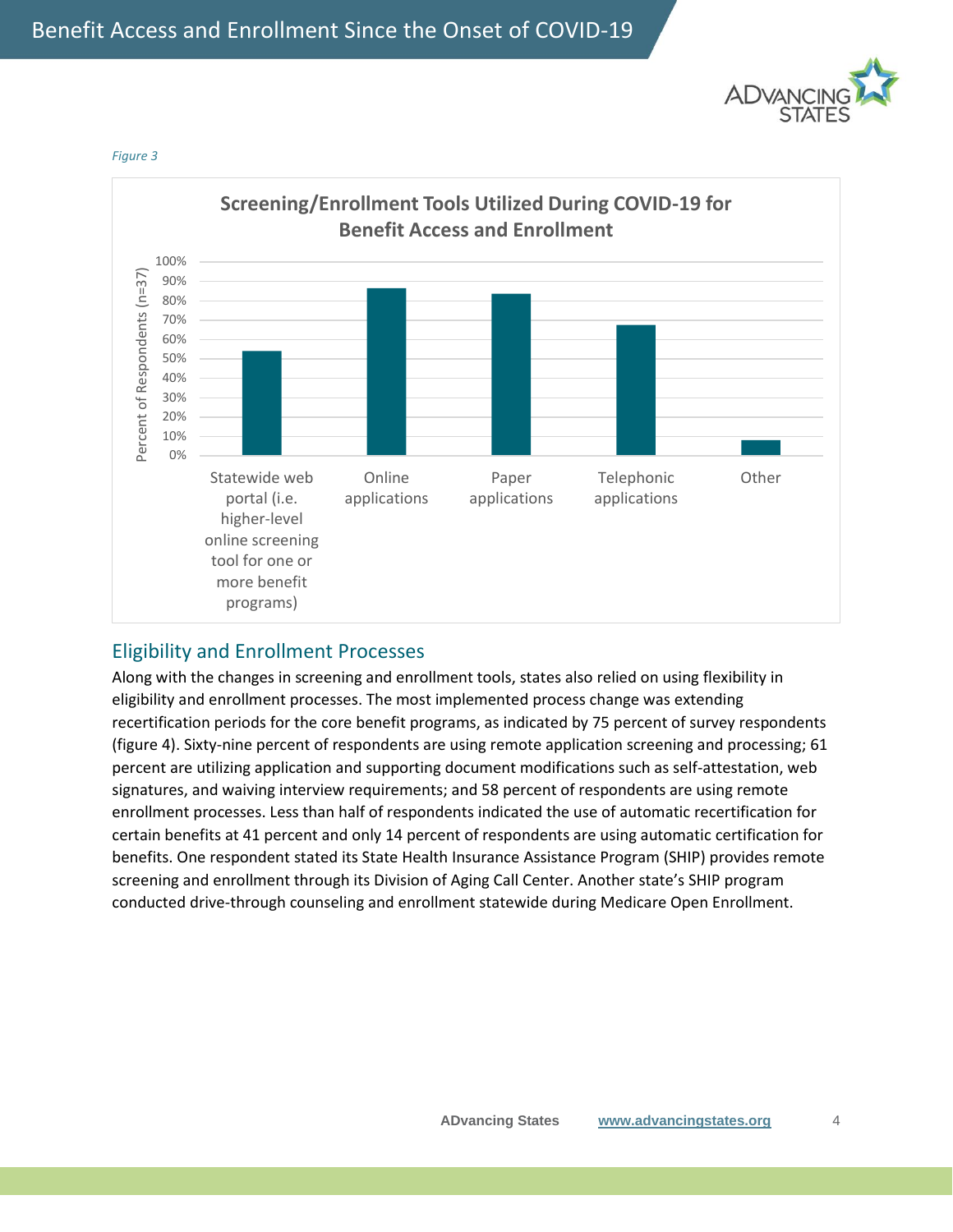



## Application and Assistance Initiatives

The COVID-19 pandemic provided an opportunity for states to use new flexibilities for helping vulnerable populations apply for benefits. As pandemic conditions change and agencies are at various stages of re-opening, states are deliberating on which flexible processes should remain after the public health emergency. Maintaining certain flexibilities may also be conditioned on federal policy, guidance, and financing. At the time of the survey, 19 percent of respondents said they anticipate maintaining new application assistance initiatives, screening/enrollment tools, and/or eligibility processes postpandemic (figure 5). Forty-seven percent of participants responded their state will not be continuing processes and tools used during the COVID-19 pandemic and 34 percent of respondents did not know if they would continue to use COVID-19 initiatives.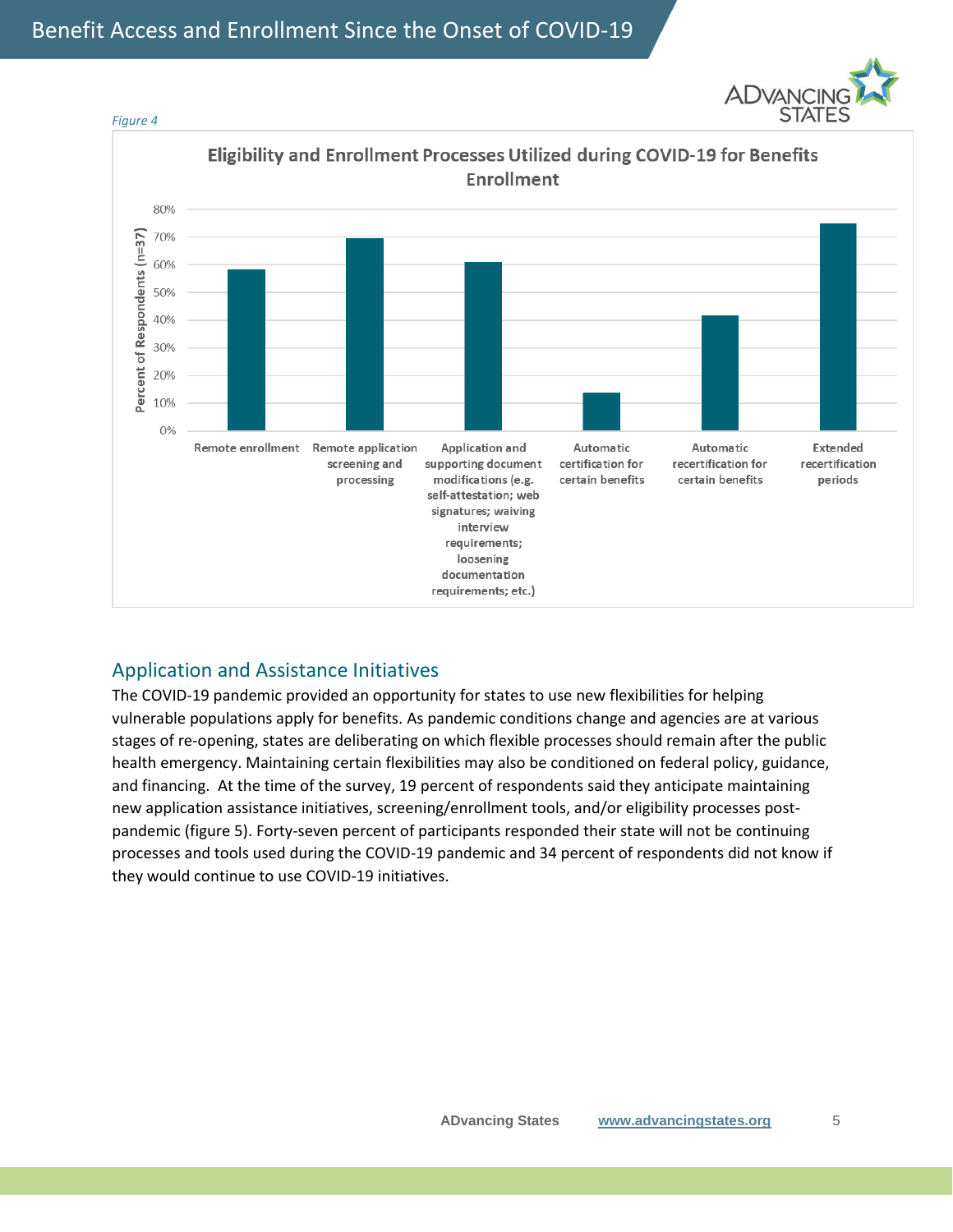



When asked to describe which initiatives, tools, and/or processes their state would retain following the COVID-19 pandemic, one state responded that certain changes would remain for different benefit programs and not others, "telephonic signatures will continue to be allowed for LIHEAP programs, MSP, and LIS programs." Other state respondents anticipate continued use of self-attestation for eligibility, issuing remote technology for individuals seeking benefits, and using online applications. Survey respondents indicated they are analyzing the continuance of these initiatives through flexibilities offered by the Administration for Children and Families (for LIHEAP) and potential amendments to Medicaid 1115 Demonstration waivers.

#### Process Changes

States are seeing improvements in processing delays since the onset of COVID-19. Twenty-three percent of respondents reported a delay in processing individuals for benefit programs since the beginning of the pandemic. Forty-four percent of respondents reported they have not experienced processing delays since the last survey and 33 percent did not know (figure 6). Challenges in timely processes included an increased number of applications, delays in the Social Security Administration processes, and other natural disasters such as winter storms and hurricanes. One state that reported it was not experiencing delays commented that self-attestation helped with processing times for "SSI-related Medicaid applications."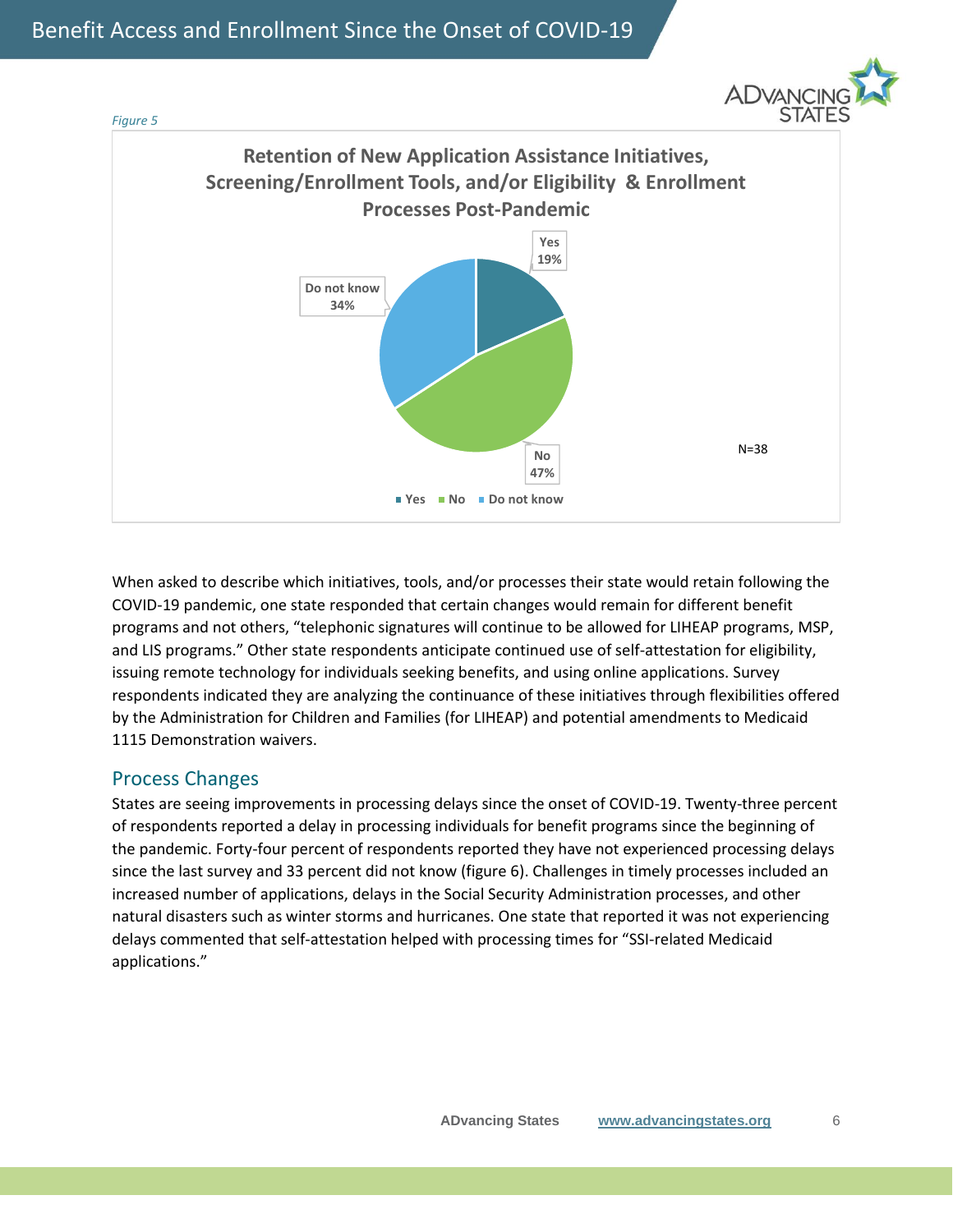







Fifty percent of respondents found that application processing and enrollment times have improved since the onset of the pandemic (figure 7). Thirty-seven percent of respondents did not see improvements in application processing and enrollment times and 13 percent did not know. Strategies for states who saw improvements included hiring temporary staff, implementing remote work, and staff training for updating methods for processing applications.



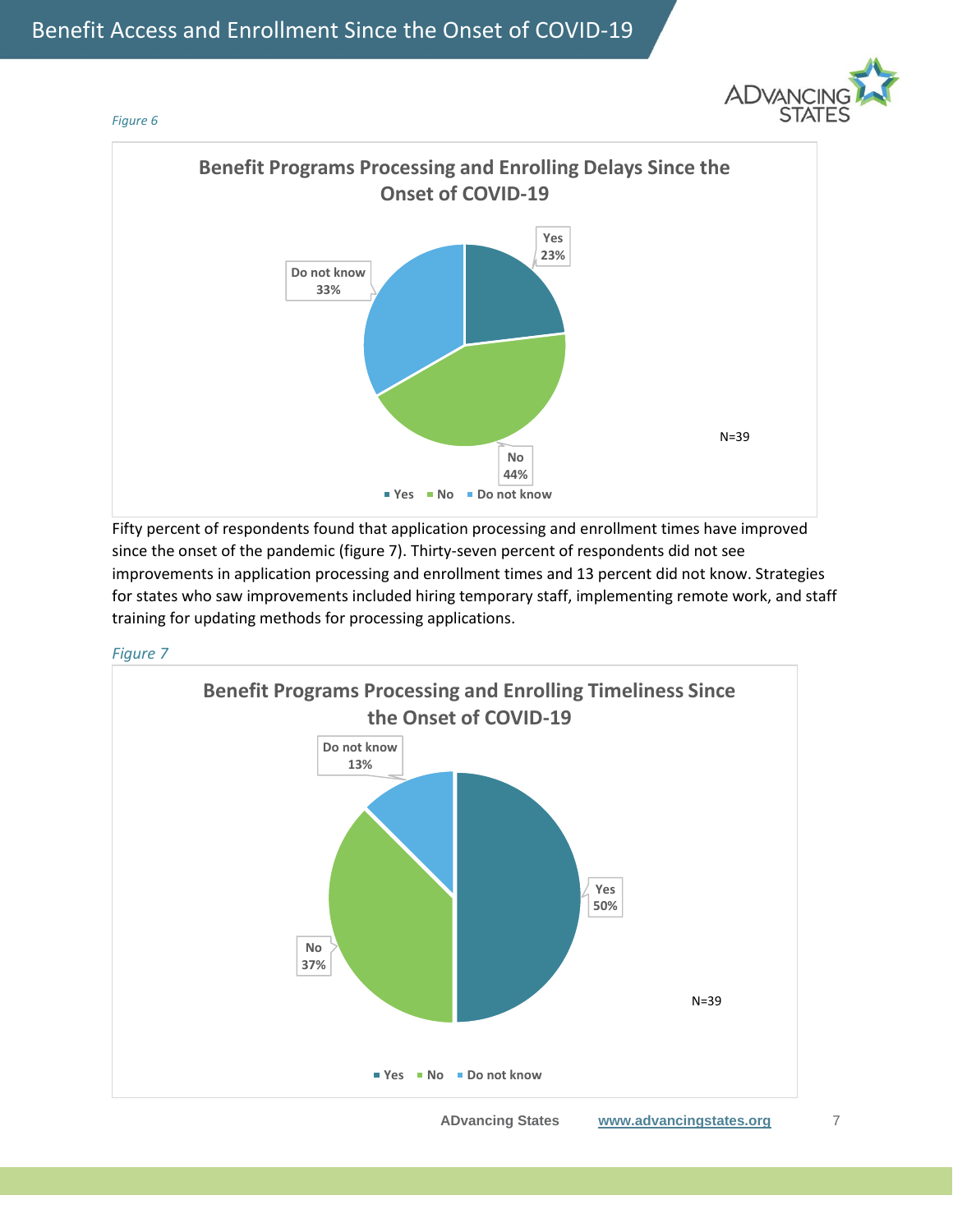

#### Broadband Internet and Technology Access

Access to broadband Internet and technology devices can be crucial for older adults and people with disabilities to apply for benefit programs. The CARES Act funding for ADRC/NWD and American Rescue Plan Act funding provide opportunities for states to support expanded access to broadband Internet and/or technology devices. Fifty-eight percent of respondents (figure 8) reported that their state agency has expanded access during the COVID-19 pandemic and 26 percent of respondent agencies have not expanded access. Some states that responded "no" to the question clarified that although their agency is not a part of this initiative, there have been efforts made by other state agencies. Eight percent of respondents either did not know of their state agency's plans or had other responses, such as waiting for approval of a plan to strengthen access to technology devices and broadband Internet. *Figure 8*



States provided different examples of initiatives to bring broadband Internet and technology devices to vulnerable populations. Examples from respondents included partnering with state assistive technology programs to provide technology devices and training, using technology to combat social isolation, using ADRC funds "to provide technological assistance to enhance telecommunications with clients/consumers," and expanding broadband Internet access for rural regions.

A majority of state respondents, 86 percent, indicated that their state agency is planning to continue providing access to broadband Internet and technology devices for the populations they serve (figure 9). States are considering how to use COVID-19 relief funding to ensure access to technology. For example, one state responded that it utilizes CARES Act and ARPA funding for "AAAs providing technology devices and support for virtual counseling, training, and programming."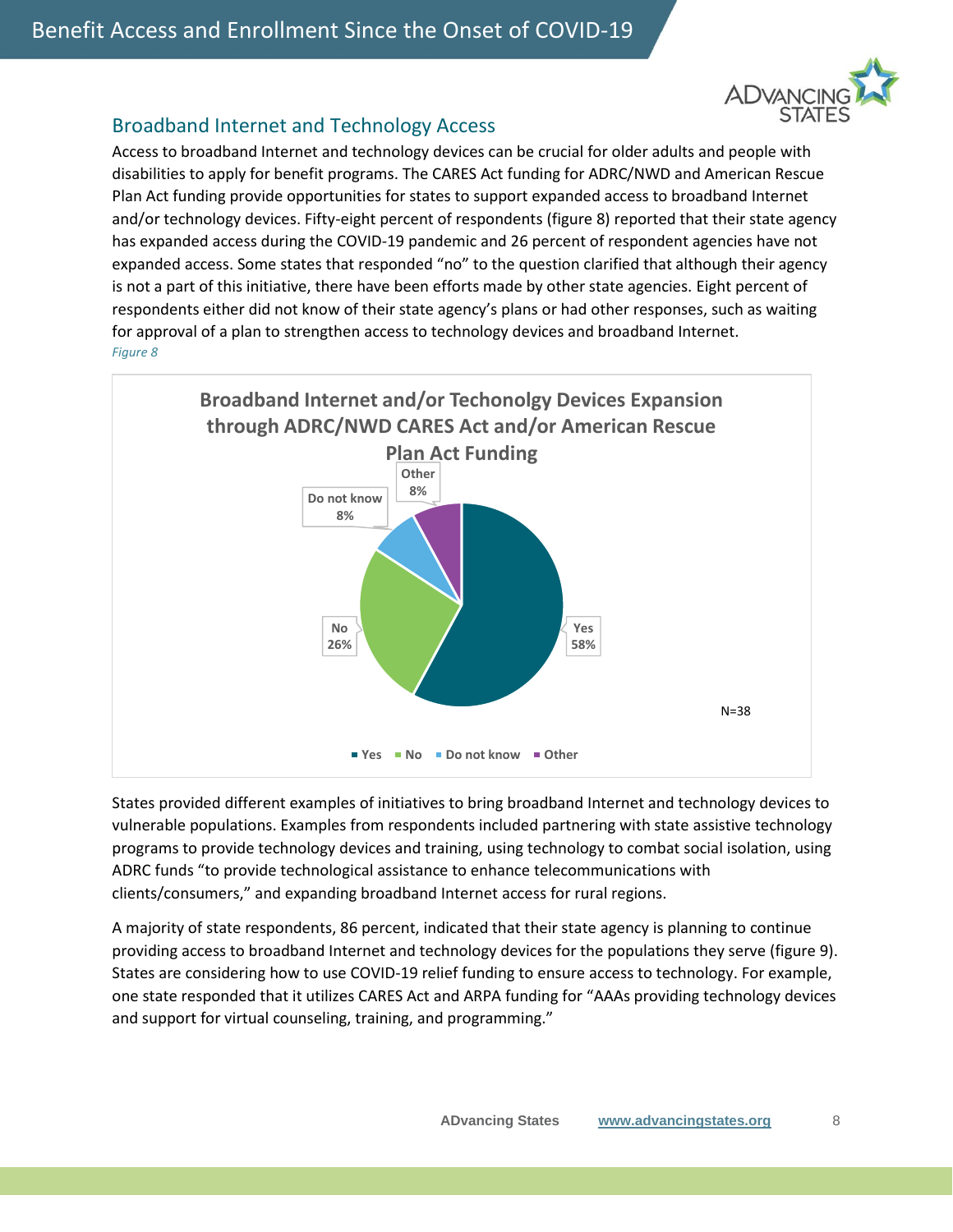



The Consolidated Appropriations Act of 2021 created the Federal Communications Commission's (FCC) Emergency Broadband Benefit Program to subsidize broadband Internet access as well as devices for certain households. Forty percent of survey respondents are playing a role in the rollout of this program, 26 percent of respondents reported they are not involved in the program, and 34 percent did not know if their agency was involved in the program's rollout (figure 10).

*Figure 9*